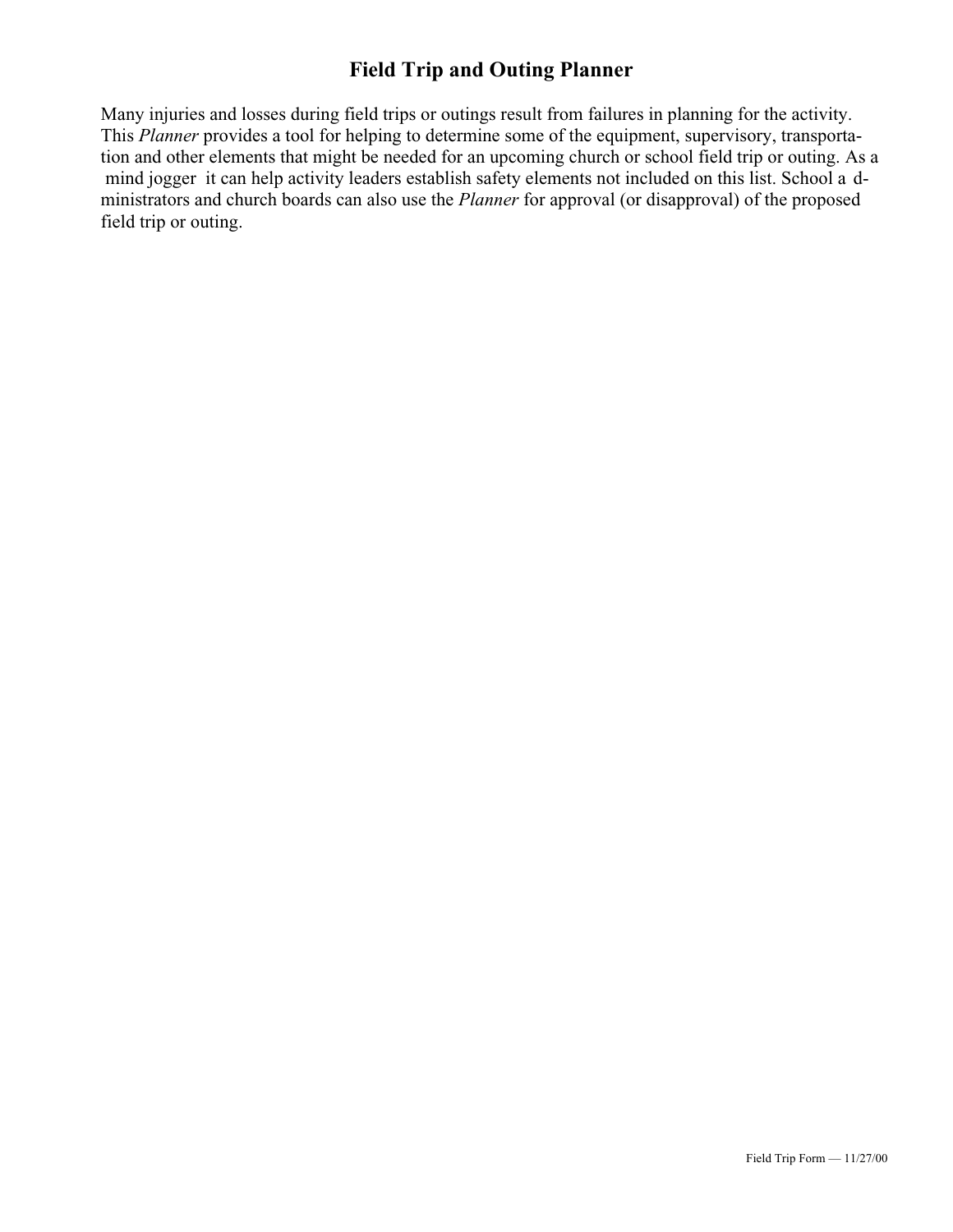## *FIELD TRIP/OUTING PLANNER*

**Class/Organization**\_\_\_\_\_\_\_\_\_\_\_\_\_\_\_\_\_\_\_\_\_\_\_\_\_\_\_\_\_\_\_\_\_\_\_

**Number of Attendees**\_\_\_\_\_\_\_\_\_\_

(3rd Grade, Pathfinders, English Dept., etc.)

Outing/Destination\_

(Museum, Sea World, Zoo, Yosemite National Park, London, etc.)

**Planned Activities**\_\_\_\_\_\_\_\_\_\_\_\_\_\_\_\_\_\_\_\_\_\_\_\_\_\_\_\_\_\_\_\_\_\_\_\_\_\_\_\_\_\_\_\_\_\_\_\_\_\_\_\_\_\_\_\_\_\_\_\_\_\_\_\_\_\_\_

\_\_\_\_\_\_\_\_\_\_\_\_\_\_\_\_\_\_\_\_\_\_\_\_\_\_\_\_\_\_\_\_\_\_\_\_\_\_\_\_\_\_\_\_\_\_\_\_\_\_\_\_\_\_\_\_\_\_\_\_\_\_\_\_\_\_\_\_\_\_\_\_\_\_\_\_\_\_\_\_\_\_\_ (List all planned activities: Museum Study, Concert, Camping, Day Hike, Rock Climbing, Bicycling, etc.)

| <b>TRANSPORTATION</b>                                                                            | $\sqrt{}$ ONE OR MORE |            |    | <b>NOTES</b> |  |  |
|--------------------------------------------------------------------------------------------------|-----------------------|------------|----|--------------|--|--|
| <b>Public Transportation</b>                                                                     |                       |            |    |              |  |  |
| <b>Rental Vehicle</b>                                                                            |                       |            |    |              |  |  |
| <b>School/Church Vehicle</b>                                                                     |                       |            |    |              |  |  |
| Private (Personal) Auto (Not recommended)                                                        |                       |            |    |              |  |  |
| NOTE: A NO response may indicate a need                                                          |                       |            |    |              |  |  |
| for additional safety/risk management measures.                                                  |                       | <b>YES</b> | NO | N/A          |  |  |
| <b>Qualified Drivers</b> (Good driving record/current MVR,                                       |                       |            |    |              |  |  |
| Age 21+, valid and current license per type of vehicle, etc. See<br>NAD Working Policy - P50 26) |                       |            |    |              |  |  |
| Vehicle(s) -- Safe Well-Maintained Condition                                                     |                       |            |    |              |  |  |
| <b>Tires -- Proper Size and Rating</b>                                                           |                       |            |    |              |  |  |
| <b>Meet Safe, Legal Tread Wear Limits</b>                                                        |                       |            |    |              |  |  |
| <b>Vehicle Properly Insured</b>                                                                  |                       |            |    |              |  |  |
| <b>Special Vehicle Insurance Coverage (Mexico)</b>                                               |                       |            |    |              |  |  |
| <b>Fire Extinguisher</b>                                                                         |                       |            |    |              |  |  |
| <b>Emergency Road Kit (Reflectors, etc.)</b>                                                     |                       |            |    |              |  |  |
| <b>First Aid Kit</b>                                                                             |                       |            |    |              |  |  |
| <b>Seat Belts Required</b>                                                                       |                       |            |    |              |  |  |
| <b>Seating and Load Capacity Adhered To</b>                                                      |                       |            |    |              |  |  |
| <b>Transportation in the Back of Open Vehicles</b>                                               |                       |            |    |              |  |  |
| Prohibited (Pickup Trucks, Flat Beds, etc.)                                                      |                       |            |    |              |  |  |
| Follow-up Vehicles Provided (Bike and Walkathons,                                                |                       |            |    |              |  |  |
| etc.)                                                                                            |                       |            |    |              |  |  |
| <b>ADMINISTRATIVE</b>                                                                            |                       |            |    |              |  |  |
| <b>Permission Slips</b>                                                                          |                       |            |    |              |  |  |
| <b>Medical Release Forms</b><br>(Available for all children under 18)                            |                       |            |    |              |  |  |
| Volunteer Forms Signed/Filed (Child Abuse)                                                       |                       |            |    |              |  |  |
| <b>Activity/Site Approval by Proper Authorities</b>                                              |                       |            |    |              |  |  |
| (State, County, City, Fire Marshal, Park Service, etc.)                                          |                       |            |    |              |  |  |
| <b>Requirements by Proper Authorities Met</b>                                                    |                       |            |    |              |  |  |
| <b>Certificates of Insurance Obtained as Needed</b>                                              |                       |            |    |              |  |  |
| <b>Accident Medical Insurance</b>                                                                |                       |            |    |              |  |  |
| <b>Miscellaneous Accident</b><br>$\bullet$                                                       |                       |            |    |              |  |  |
| <b>Volunteer Labor Construction</b> (as needed)<br>$\bullet$                                     |                       |            |    |              |  |  |
| <b>Short Term Travel</b> (If outside U.S. and Canada)<br>$\bullet$                               |                       |            |    |              |  |  |
| <b>Traveler s Advisory Checked</b>                                                               |                       |            |    |              |  |  |